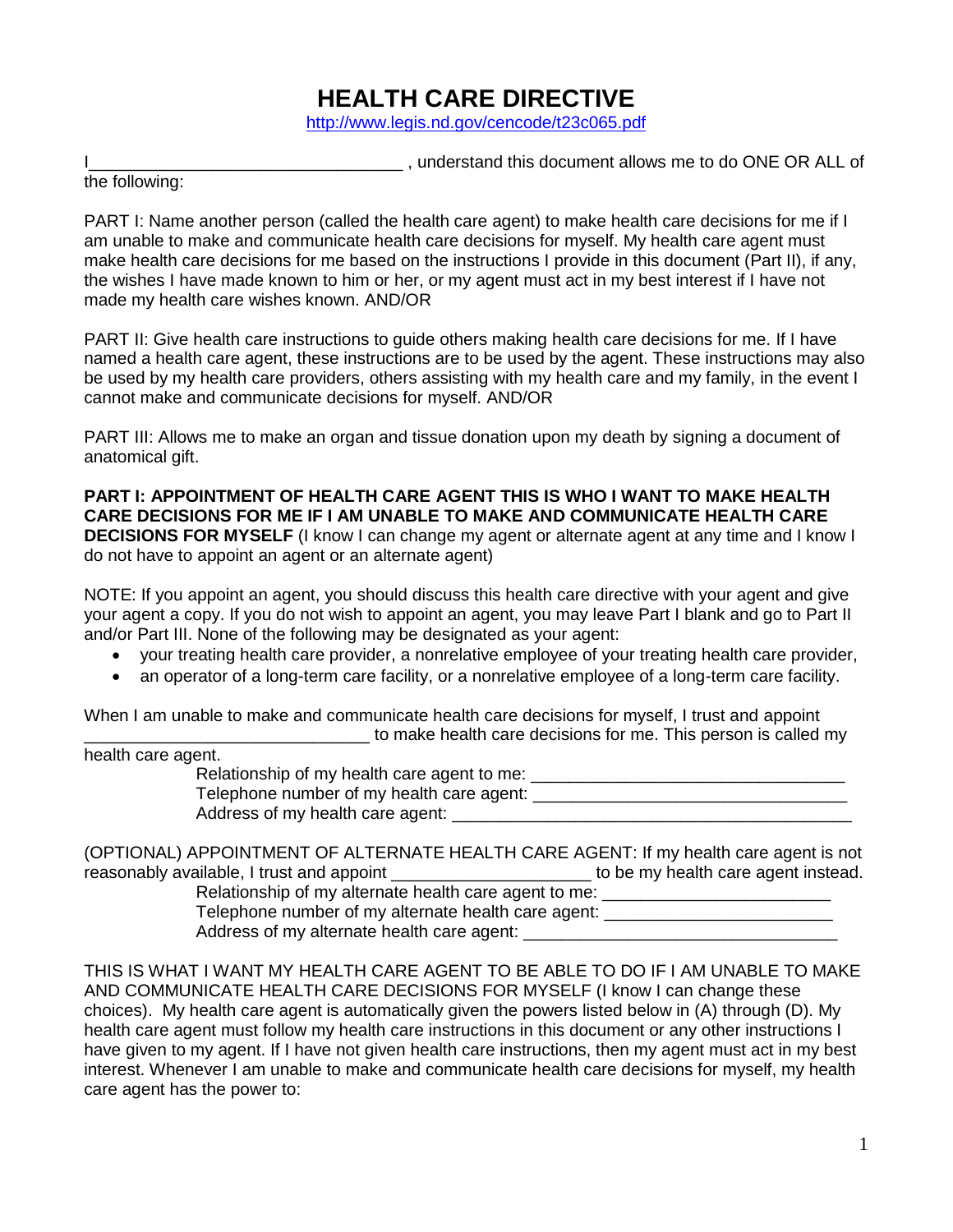- (A) Make any health care decision for me. This includes the power to give, refuse, or withdraw consent to any care, treatment, service, or procedures. This includes deciding whether to stop or not start health care that is keeping me or might keep me alive and deciding about mental health treatment.
- (B) Choose my health care providers.
- (C) Choose where I live and receive care and support when those choices relate to my health care needs.
- (D) Review my medical records and have the same rights that I would have to give my medical records to other people.

If I DO NOT want my health care agent to have a power listed above in (A) through (D) OR if I want to LIMIT any power in (A) through (D), I MUST say that here:

\_\_\_\_\_\_\_\_\_\_\_\_\_\_\_\_\_\_\_\_\_\_\_\_\_\_\_\_\_\_\_\_\_\_\_\_\_\_\_\_\_\_\_\_\_\_\_\_\_\_\_\_\_\_\_\_\_\_\_\_\_\_\_\_\_\_\_\_\_\_\_\_\_\_\_\_\_\_\_\_\_\_ \_\_\_\_\_\_\_\_\_\_\_\_\_\_\_\_\_\_\_\_\_\_\_\_\_\_\_\_\_\_\_\_\_\_\_\_\_\_\_\_\_\_\_\_\_\_\_\_\_\_\_\_\_\_\_\_\_\_\_\_\_\_\_\_\_\_\_\_\_\_\_\_\_\_\_\_\_\_\_\_\_\_ \_\_\_\_\_\_\_\_\_\_\_\_\_\_\_\_\_\_\_\_\_\_\_\_\_\_\_\_\_\_\_\_\_\_\_\_\_\_\_\_\_\_\_\_\_\_\_\_\_\_\_\_\_\_\_\_\_\_\_\_\_\_\_\_\_\_\_\_\_\_\_\_\_\_\_\_\_\_\_\_\_\_

My health care agent is NOT automatically given the powers listed below in (1) and (2). If I WANT my agent to have any of the powers in (1) and (2), I must INITIAL the line in front of the power; then my agent WILL HAVE that power.

- \_\_\_\_(1) To decide whether to donate any parts of my body, including organs, tissues, and eyes, when I die.
- \_\_\_\_(2) To decide what will happen with my body when I die (burial, cremation). If I want to say anything more about my health care agent's powers or limits on the powers, I can say it here:

#### **PART II: HEALTH CARE INSTRUCTIONS**

NOTE: Complete this Part II if you wish to give health care instructions. If you appointed an agent in Part I, completing this Part II is optional but would be very helpful to your agent. However, if you chose not to appoint an agent in Part I, you MUST complete, at a minimum, Part II (B) if you wish to make a valid health care directive. These are instructions for my health care when I am unable to make and communicate health care decisions for myself. These instructions must be followed (so long as they address my needs).

\_\_\_\_\_\_\_\_\_\_\_\_\_\_\_\_\_\_\_\_\_\_\_\_\_\_\_\_\_\_\_\_\_\_\_\_\_\_\_\_\_\_\_\_\_\_\_\_\_\_\_\_\_\_\_\_\_\_\_\_\_\_\_\_\_\_\_\_\_\_\_\_\_\_\_\_\_\_\_\_\_\_ \_\_\_\_\_\_\_\_\_\_\_\_\_\_\_\_\_\_\_\_\_\_\_\_\_\_\_\_\_\_\_\_\_\_\_\_\_\_\_\_\_\_\_\_\_\_\_\_\_\_\_\_\_\_\_\_\_\_\_\_\_\_\_\_\_\_\_\_\_\_\_\_\_\_\_\_\_\_\_\_\_\_ \_\_\_\_\_\_\_\_\_\_\_\_\_\_\_\_\_\_\_\_\_\_\_\_\_\_\_\_\_\_\_\_\_\_\_\_\_\_\_\_\_\_\_\_\_\_\_\_\_\_\_\_\_\_\_\_\_\_\_\_\_\_\_\_\_\_\_\_\_\_\_\_\_\_\_\_\_\_\_\_\_\_

\_\_\_\_\_\_\_\_\_\_\_\_\_\_\_\_\_\_\_\_\_\_\_\_\_\_\_\_\_\_\_\_\_\_\_\_\_\_\_\_\_\_\_\_\_\_\_\_\_\_\_\_\_\_\_\_\_\_\_\_\_\_\_\_\_\_\_\_\_\_\_\_\_\_\_\_\_\_\_\_\_\_ \_\_\_\_\_\_\_\_\_\_\_\_\_\_\_\_\_\_\_\_\_\_\_\_\_\_\_\_\_\_\_\_\_\_\_\_\_\_\_\_\_\_\_\_\_\_\_\_\_\_\_\_\_\_\_\_\_\_\_\_\_\_\_\_\_\_\_\_\_\_\_\_\_\_\_\_\_\_\_\_\_\_ \_\_\_\_\_\_\_\_\_\_\_\_\_\_\_\_\_\_\_\_\_\_\_\_\_\_\_\_\_\_\_\_\_\_\_\_\_\_\_\_\_\_\_\_\_\_\_\_\_\_\_\_\_\_\_\_\_\_\_\_\_\_\_\_\_\_\_\_\_\_\_\_\_\_\_\_\_\_\_\_\_\_

\_\_\_\_\_\_\_\_\_\_\_\_\_\_\_\_\_\_\_\_\_\_\_\_\_\_\_\_\_\_\_\_\_\_\_\_\_\_\_\_\_\_\_\_\_\_\_\_\_\_\_\_\_\_\_\_\_\_\_\_\_\_\_\_\_\_\_\_\_\_\_\_\_\_\_\_\_\_\_\_\_\_ \_\_\_\_\_\_\_\_\_\_\_\_\_\_\_\_\_\_\_\_\_\_\_\_\_\_\_\_\_\_\_\_\_\_\_\_\_\_\_\_\_\_\_\_\_\_\_\_\_\_\_\_\_\_\_\_\_\_\_\_\_\_\_\_\_\_\_\_\_\_\_\_\_\_\_\_\_\_\_\_\_\_ \_\_\_\_\_\_\_\_\_\_\_\_\_\_\_\_\_\_\_\_\_\_\_\_\_\_\_\_\_\_\_\_\_\_\_\_\_\_\_\_\_\_\_\_\_\_\_\_\_\_\_\_\_\_\_\_\_\_\_\_\_\_\_\_\_\_\_\_\_\_\_\_\_\_\_\_\_\_\_\_\_\_

#### **(A) THESE ARE MY BELIEFS AND VALUES ABOUT MY HEALTH CARE**

(I know I can change these choices or leave any of them blank)

I want you to know these things about me to help you make decisions about my health care: My goals for my health care:

My fears about my health care: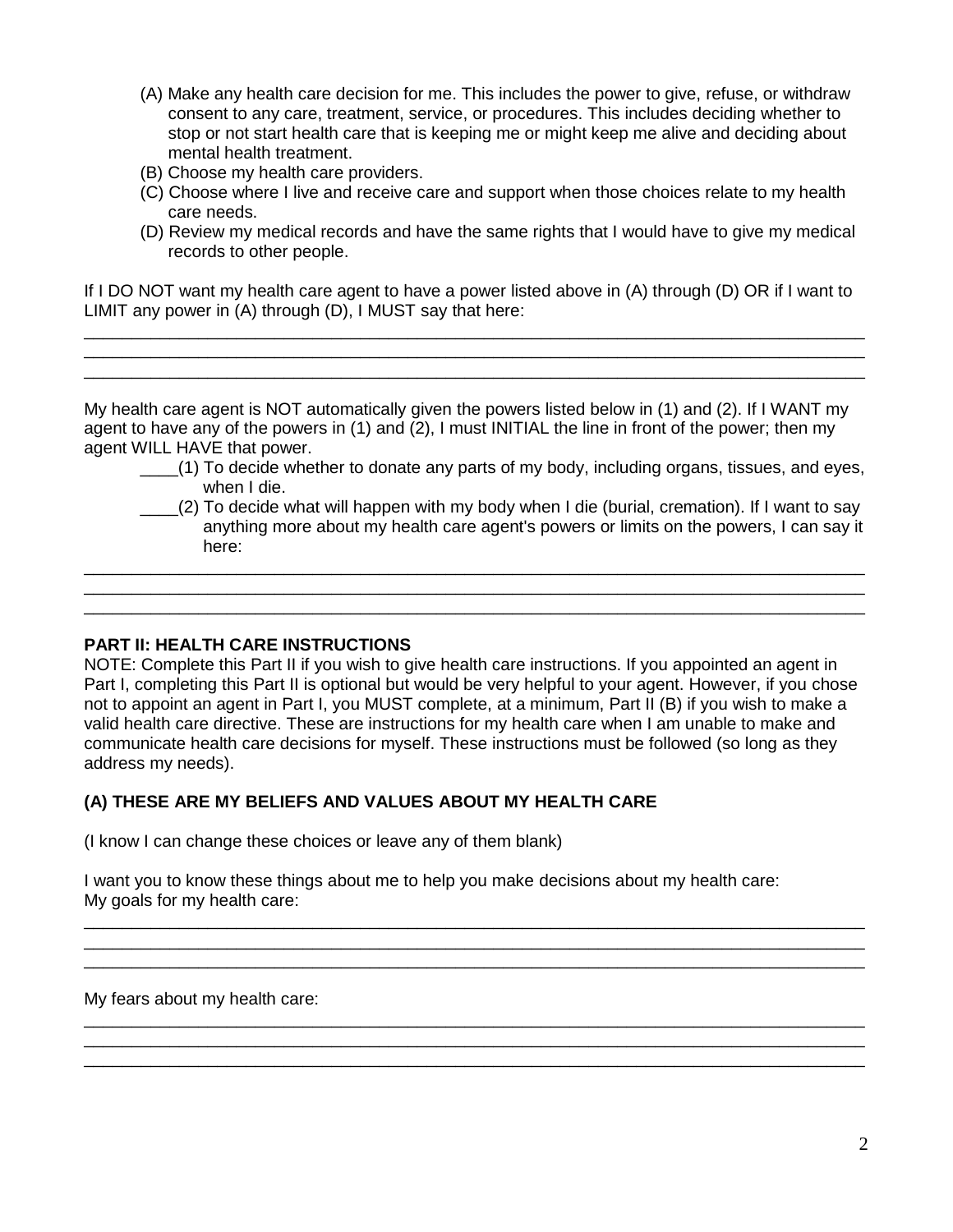My spiritual or religious beliefs and traditions:

My beliefs about when life would be no longer worth living:

My thoughts about how my medical condition might affect my family:

## **(B) THIS IS WHAT I WANT AND DO NOT WANT FOR MY HEALTH CARE**

(I know I can change these choices or leave any of them blank)

Many medical treatments may be used to try to improve my medical condition or to prolong my life. Examples include artificial breathing by a machine connected to a tube in the lungs, artificial feeding or fluids through tubes, attempts to start a stopped heart, surgeries, dialysis, antibiotics, and blood transfusions. Most medical treatments can be tried for a while and then stopped if they do not help. I have these views about my health care in these situations: (Note: You can discuss general feelings, specific treatments, or leave any of them blank).

\_\_\_\_\_\_\_\_\_\_\_\_\_\_\_\_\_\_\_\_\_\_\_\_\_\_\_\_\_\_\_\_\_\_\_\_\_\_\_\_\_\_\_\_\_\_\_\_\_\_\_\_\_\_\_\_\_\_\_\_\_\_\_\_\_\_\_\_\_\_\_\_\_\_\_\_\_\_\_\_\_\_ \_\_\_\_\_\_\_\_\_\_\_\_\_\_\_\_\_\_\_\_\_\_\_\_\_\_\_\_\_\_\_\_\_\_\_\_\_\_\_\_\_\_\_\_\_\_\_\_\_\_\_\_\_\_\_\_\_\_\_\_\_\_\_\_\_\_\_\_\_\_\_\_\_\_\_\_\_\_\_\_\_\_

\_\_\_\_\_\_\_\_\_\_\_\_\_\_\_\_\_\_\_\_\_\_\_\_\_\_\_\_\_\_\_\_\_\_\_\_\_\_\_\_\_\_\_\_\_\_\_\_\_\_\_\_\_\_\_\_\_\_\_\_\_\_\_\_\_\_\_\_\_\_\_\_\_\_\_\_\_\_\_\_\_\_ \_\_\_\_\_\_\_\_\_\_\_\_\_\_\_\_\_\_\_\_\_\_\_\_\_\_\_\_\_\_\_\_\_\_\_\_\_\_\_\_\_\_\_\_\_\_\_\_\_\_\_\_\_\_\_\_\_\_\_\_\_\_\_\_\_\_\_\_\_\_\_\_\_\_\_\_\_\_\_\_\_\_

\_\_\_\_\_\_\_\_\_\_\_\_\_\_\_\_\_\_\_\_\_\_\_\_\_\_\_\_\_\_\_\_\_\_\_\_\_\_\_\_\_\_\_\_\_\_\_\_\_\_\_\_\_\_\_\_\_\_\_\_\_\_\_\_\_\_\_\_\_\_\_\_\_\_\_\_\_\_\_\_\_\_ \_\_\_\_\_\_\_\_\_\_\_\_\_\_\_\_\_\_\_\_\_\_\_\_\_\_\_\_\_\_\_\_\_\_\_\_\_\_\_\_\_\_\_\_\_\_\_\_\_\_\_\_\_\_\_\_\_\_\_\_\_\_\_\_\_\_\_\_\_\_\_\_\_\_\_\_\_\_\_\_\_\_

If I had a reasonable chance of recovery and were temporarily unable to make and communicate health care decisions for myself, I would want: \_\_\_\_\_\_\_\_\_\_\_\_\_\_\_\_\_\_\_\_\_\_\_\_\_\_\_\_\_\_\_\_\_\_\_\_\_\_\_\_\_\_\_\_\_\_\_\_\_\_\_\_\_\_\_\_\_\_\_\_\_\_\_\_\_\_\_\_\_\_\_\_\_\_\_\_\_\_\_\_\_\_

\_\_\_\_\_\_\_\_\_\_\_\_\_\_\_\_\_\_\_\_\_\_\_\_\_\_\_\_\_\_\_\_\_\_\_\_\_\_\_\_\_\_\_\_\_\_\_\_\_\_\_\_\_\_\_\_\_\_\_\_\_\_\_\_\_\_\_\_\_\_\_\_\_\_\_\_\_\_\_\_\_\_ \_\_\_\_\_\_\_\_\_\_\_\_\_\_\_\_\_\_\_\_\_\_\_\_\_\_\_\_\_\_\_\_\_\_\_\_\_\_\_\_\_\_\_\_\_\_\_\_\_\_\_\_\_\_\_\_\_\_\_\_\_\_\_\_\_\_\_\_\_\_\_\_\_\_\_\_\_\_\_\_\_\_

If I were dying and unable to make and communicate health care decisions for myself, I would want:

\_\_\_\_\_\_\_\_\_\_\_\_\_\_\_\_\_\_\_\_\_\_\_\_\_\_\_\_\_\_\_\_\_\_\_\_\_\_\_\_\_\_\_\_\_\_\_\_\_\_\_\_\_\_\_\_\_\_\_\_\_\_\_\_\_\_\_\_\_\_\_\_\_\_\_\_\_\_\_\_\_\_ \_\_\_\_\_\_\_\_\_\_\_\_\_\_\_\_\_\_\_\_\_\_\_\_\_\_\_\_\_\_\_\_\_\_\_\_\_\_\_\_\_\_\_\_\_\_\_\_\_\_\_\_\_\_\_\_\_\_\_\_\_\_\_\_\_\_\_\_\_\_\_\_\_\_\_\_\_\_\_\_\_\_ \_\_\_\_\_\_\_\_\_\_\_\_\_\_\_\_\_\_\_\_\_\_\_\_\_\_\_\_\_\_\_\_\_\_\_\_\_\_\_\_\_\_\_\_\_\_\_\_\_\_\_\_\_\_\_\_\_\_\_\_\_\_\_\_\_\_\_\_\_\_\_\_\_\_\_\_\_\_\_\_\_\_

If I were permanently unconscious and unable to make and communicate health care decisions for myself, I would want:

If I were completely dependent on others for my care and unable to make and communicate health care decisions for myself, I would want: \_\_\_\_\_\_\_\_\_\_\_\_\_\_\_\_\_\_\_\_\_\_\_\_\_\_\_\_\_\_\_\_\_\_\_\_\_\_\_\_\_\_\_\_\_\_\_\_\_\_\_\_\_\_\_\_\_\_\_\_\_\_\_\_\_\_\_\_\_\_\_\_\_\_\_\_\_\_\_\_\_\_

\_\_\_\_\_\_\_\_\_\_\_\_\_\_\_\_\_\_\_\_\_\_\_\_\_\_\_\_\_\_\_\_\_\_\_\_\_\_\_\_\_\_\_\_\_\_\_\_\_\_\_\_\_\_\_\_\_\_\_\_\_\_\_\_\_\_\_\_\_\_\_\_\_\_\_\_\_\_\_\_\_\_ \_\_\_\_\_\_\_\_\_\_\_\_\_\_\_\_\_\_\_\_\_\_\_\_\_\_\_\_\_\_\_\_\_\_\_\_\_\_\_\_\_\_\_\_\_\_\_\_\_\_\_\_\_\_\_\_\_\_\_\_\_\_\_\_\_\_\_\_\_\_\_\_\_\_\_\_\_\_\_\_\_\_

\_\_\_\_\_\_\_\_\_\_\_\_\_\_\_\_\_\_\_\_\_\_\_\_\_\_\_\_\_\_\_\_\_\_\_\_\_\_\_\_\_\_\_\_\_\_\_\_\_\_\_\_\_\_\_\_\_\_\_\_\_\_\_\_\_\_\_\_\_\_\_\_\_\_\_\_\_\_\_\_\_\_ \_\_\_\_\_\_\_\_\_\_\_\_\_\_\_\_\_\_\_\_\_\_\_\_\_\_\_\_\_\_\_\_\_\_\_\_\_\_\_\_\_\_\_\_\_\_\_\_\_\_\_\_\_\_\_\_\_\_\_\_\_\_\_\_\_\_\_\_\_\_\_\_\_\_\_\_\_\_\_\_\_\_ \_\_\_\_\_\_\_\_\_\_\_\_\_\_\_\_\_\_\_\_\_\_\_\_\_\_\_\_\_\_\_\_\_\_\_\_\_\_\_\_\_\_\_\_\_\_\_\_\_\_\_\_\_\_\_\_\_\_\_\_\_\_\_\_\_\_\_\_\_\_\_\_\_\_\_\_\_\_\_\_\_\_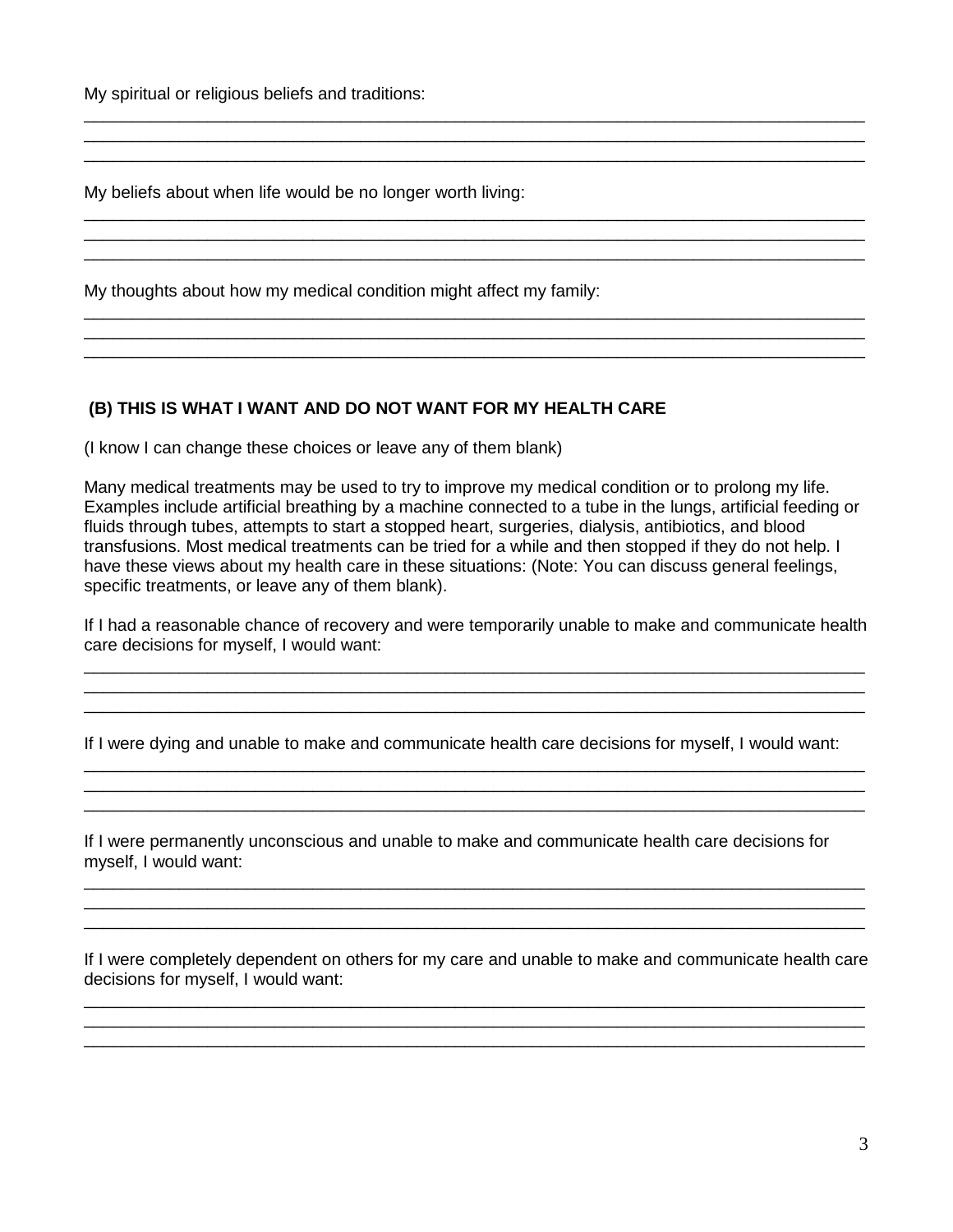In all circumstances, my doctors will try to keep me comfortable and reduce my pain. This is how I feel about pain relief if it would affect my alertness or if it could shorten my life: \_\_\_\_\_\_\_\_\_\_\_\_\_\_\_\_\_\_\_\_\_\_\_\_\_\_\_\_\_\_\_\_\_\_\_\_\_\_\_\_\_\_\_\_\_\_\_\_\_\_\_\_\_\_\_\_\_\_\_\_\_\_\_\_\_\_\_\_\_\_\_\_\_\_\_\_\_\_\_\_\_\_

\_\_\_\_\_\_\_\_\_\_\_\_\_\_\_\_\_\_\_\_\_\_\_\_\_\_\_\_\_\_\_\_\_\_\_\_\_\_\_\_\_\_\_\_\_\_\_\_\_\_\_\_\_\_\_\_\_\_\_\_\_\_\_\_\_\_\_\_\_\_\_\_\_\_\_\_\_\_\_\_\_\_

\_\_\_\_\_\_\_\_\_\_\_\_\_\_\_\_\_\_\_\_\_\_\_\_\_\_\_\_\_\_\_\_\_\_\_\_\_\_\_\_\_\_\_\_\_\_\_\_\_\_\_\_\_\_\_\_\_\_\_\_\_\_\_\_\_\_\_\_\_\_\_\_\_\_\_\_\_\_\_\_\_\_ \_\_\_\_\_\_\_\_\_\_\_\_\_\_\_\_\_\_\_\_\_\_\_\_\_\_\_\_\_\_\_\_\_\_\_\_\_\_\_\_\_\_\_\_\_\_\_\_\_\_\_\_\_\_\_\_\_\_\_\_\_\_\_\_\_\_\_\_\_\_\_\_\_\_\_\_\_\_\_\_\_\_ \_\_\_\_\_\_\_\_\_\_\_\_\_\_\_\_\_\_\_\_\_\_\_\_\_\_\_\_\_\_\_\_\_\_\_\_\_\_\_\_\_\_\_\_\_\_\_\_\_\_\_\_\_\_\_\_\_\_\_\_\_\_\_\_\_\_\_\_\_\_\_\_\_\_\_\_\_\_\_\_\_\_

\_\_\_\_\_\_\_\_\_\_\_\_\_\_\_\_\_\_\_\_\_\_\_\_\_\_\_\_\_\_\_\_\_\_\_\_\_\_\_\_\_\_\_\_\_\_\_\_\_\_\_\_\_\_\_\_\_\_\_\_\_\_\_\_\_\_\_\_\_\_\_\_\_\_\_\_\_\_\_\_\_\_ \_\_\_\_\_\_\_\_\_\_\_\_\_\_\_\_\_\_\_\_\_\_\_\_\_\_\_\_\_\_\_\_\_\_\_\_\_\_\_\_\_\_\_\_\_\_\_\_\_\_\_\_\_\_\_\_\_\_\_\_\_\_\_\_\_\_\_\_\_\_\_\_\_\_\_\_\_\_\_\_\_\_ \_\_\_\_\_\_\_\_\_\_\_\_\_\_\_\_\_\_\_\_\_\_\_\_\_\_\_\_\_\_\_\_\_\_\_\_\_\_\_\_\_\_\_\_\_\_\_\_\_\_\_\_\_\_\_\_\_\_\_\_\_\_\_\_\_\_\_\_\_\_\_\_\_\_\_\_\_\_\_\_\_\_

\_\_\_\_\_\_\_\_\_\_\_\_\_\_\_\_\_\_\_\_\_\_\_\_\_\_\_\_\_\_\_\_\_\_\_\_\_\_\_\_\_\_\_\_\_\_\_\_\_\_\_\_\_\_\_\_\_\_\_\_\_\_\_\_\_\_\_\_\_\_\_\_\_\_\_\_\_\_\_\_\_\_ \_\_\_\_\_\_\_\_\_\_\_\_\_\_\_\_\_\_\_\_\_\_\_\_\_\_\_\_\_\_\_\_\_\_\_\_\_\_\_\_\_\_\_\_\_\_\_\_\_\_\_\_\_\_\_\_\_\_\_\_\_\_\_\_\_\_\_\_\_\_\_\_\_\_\_\_\_\_\_\_\_\_

\_\_\_\_\_\_\_\_\_\_\_\_\_\_\_\_\_\_\_\_\_\_\_\_\_\_\_\_\_\_\_\_\_\_\_\_\_\_\_\_\_\_\_\_\_\_\_\_\_\_\_\_\_\_\_\_\_\_\_\_\_\_\_\_\_\_\_\_\_\_\_\_\_\_\_\_\_\_\_\_\_\_ \_\_\_\_\_\_\_\_\_\_\_\_\_\_\_\_\_\_\_\_\_\_\_\_\_\_\_\_\_\_\_\_\_\_\_\_\_\_\_\_\_\_\_\_\_\_\_\_\_\_\_\_\_\_\_\_\_\_\_\_\_\_\_\_\_\_\_\_\_\_\_\_\_\_\_\_\_\_\_\_\_\_ \_\_\_\_\_\_\_\_\_\_\_\_\_\_\_\_\_\_\_\_\_\_\_\_\_\_\_\_\_\_\_\_\_\_\_\_\_\_\_\_\_\_\_\_\_\_\_\_\_\_\_\_\_\_\_\_\_\_\_\_\_\_\_\_\_\_\_\_\_\_\_\_\_\_\_\_\_\_\_\_\_\_

\_\_\_\_\_\_\_\_\_\_\_\_\_\_\_\_\_\_\_\_\_\_\_\_\_\_\_\_\_\_\_\_\_\_\_\_\_\_\_\_\_\_\_\_\_\_\_\_\_\_\_\_\_\_\_\_\_\_\_\_\_\_\_\_\_\_\_\_\_\_\_\_\_\_\_\_\_\_\_\_\_\_ \_\_\_\_\_\_\_\_\_\_\_\_\_\_\_\_\_\_\_\_\_\_\_\_\_\_\_\_\_\_\_\_\_\_\_\_\_\_\_\_\_\_\_\_\_\_\_\_\_\_\_\_\_\_\_\_\_\_\_\_\_\_\_\_\_\_\_\_\_\_\_\_\_\_\_\_\_\_\_\_\_\_ \_\_\_\_\_\_\_\_\_\_\_\_\_\_\_\_\_\_\_\_\_\_\_\_\_\_\_\_\_\_\_\_\_\_\_\_\_\_\_\_\_\_\_\_\_\_\_\_\_\_\_\_\_\_\_\_\_\_\_\_\_\_\_\_\_\_\_\_\_\_\_\_\_\_\_\_\_\_\_\_\_\_

There are other things that I want or do not want for my health care, if possible:

Who I would like to be my doctor:

Where I would like to live to receive health care:

Where I would like to die and other wishes I have about dying:

My wishes about what happens to my body when I die (cremation, burial):

Any other things:

## **PART III: MAKING AN ANATOMICAL GIFT**

I would like to be an organ donor at the time of my death. I have told my family my decision and ask my family to honor my wishes. I wish to donate the following (initial one statement):

- [ ] Any needed organs and tissue.<br>[ ] Only the following organs and ti-
- [ ] Only the following organs and tissue:\_\_\_\_\_\_\_\_\_\_\_\_\_\_\_\_\_\_\_\_\_\_\_\_\_\_\_\_\_\_\_\_

PART IV: MAKING THE DOCUMENT LEGAL

PRIOR DESIGNATIONS REVOKED. I revoke any prior health care directive. DATE AND SIGNATURE OF PRINCIPAL (YOU MUST DATE AND SIGN THIS HEALTH CARE DIRECTIVE)

| I sign my name to this Health Care Directive Form on |  |  |  |
|------------------------------------------------------|--|--|--|
|------------------------------------------------------|--|--|--|

\_\_\_\_\_\_\_\_\_\_\_\_\_\_\_\_\_\_\_\_\_\_\_\_\_\_\_\_\_\_\_\_\_\_\_\_\_\_\_\_\_\_\_\_\_\_\_\_

| ʻdate)      | citv` | $-1-1-$ |
|-------------|-------|---------|
| $rac{1}{2}$ |       | .       |

(You Sign here)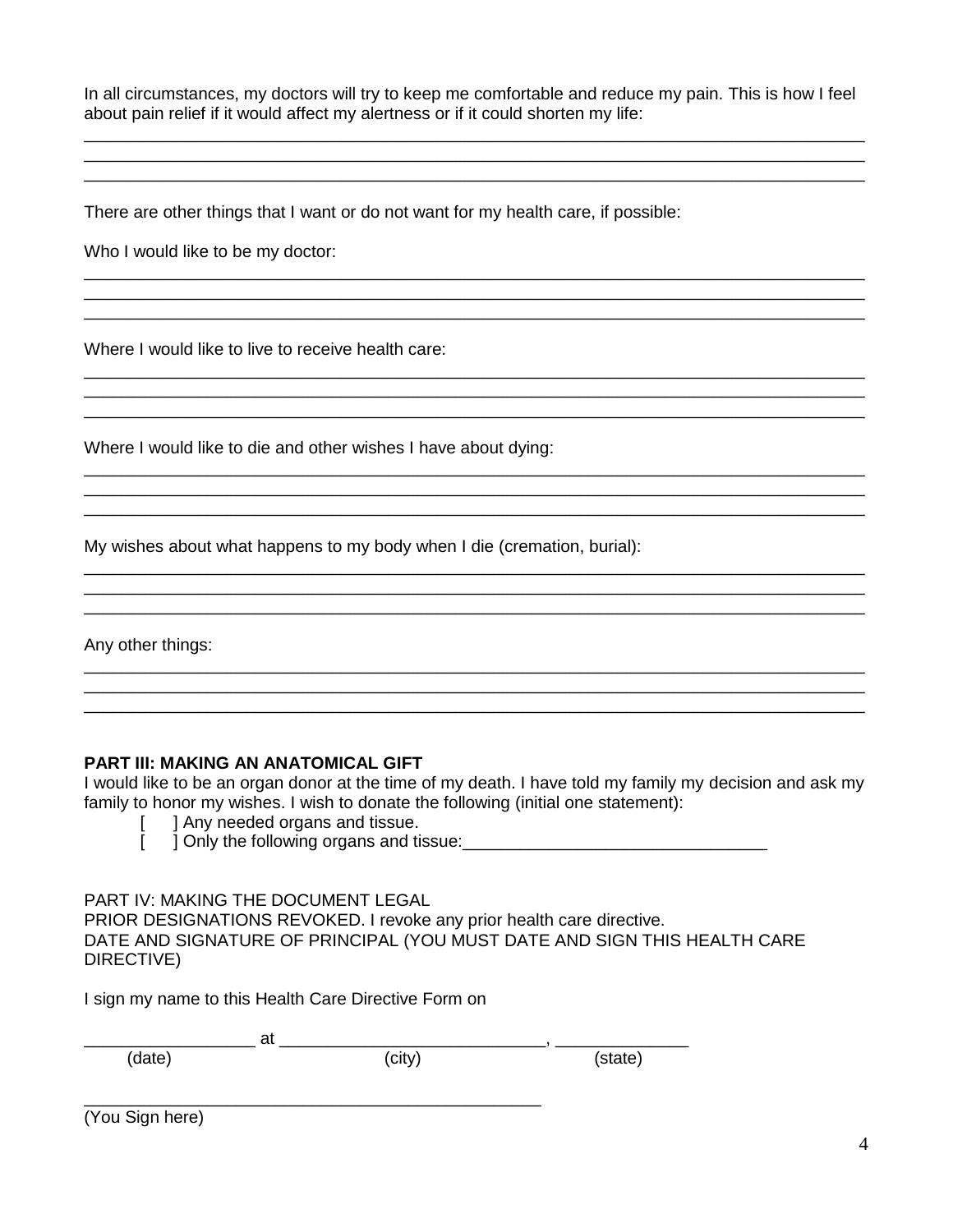(THIS HEALTH CARE DIRECTIVE WILL NOT BE VALID UNLESS IT IS NOTARIZED OR SIGNED BY TWO QUALIFIED WITNESSES WHO ARE PRESENT WHEN YOU SIGN OR ACKNOWLEDGE YOUR SIGNATURE. IF YOU HAVE ATTACHED ANY ADDITIONAL PAGES TO THIS FORM, YOU MUST DATE AND SIGN EACH OF THE ADDITIONAL PAGES AT THE SAME TIME YOU DATE AND SIGN THIS HEALTH CARE DIRECTIVE.)

# **NOTARY PUBLIC OR STATEMENT OF WITNESSES**

This document must be (1) notarized or (2) witnessed by two qualified adult witnesses. The person notarizing this document may be an employee of a health care or long-term care provider providing your care. At least one witness to the execution of the document must not be a health care or long-term care provider providing you with direct care or an employee of the health care or long-term care provider providing you with direct care. None of the following may be used as a notary or witness:

- 1. A person you designate as your agent or alternate agent;
- 2. Your spouse;
- 3. A person related to you by blood, marriage, or adoption;
- 4. A person entitled to inherit any part of your estate upon your death; or
- 5. A person who has, at the time of executing this document, any claim against your estate.

## **Option 1: Notary Public**

In my presence on \_\_\_\_\_\_\_\_\_\_\_\_ (date), \_\_\_\_\_\_\_\_\_\_\_\_\_\_\_\_\_\_\_\_ (name of declarant) acknowledged the declarant's signature on this document or acknowledged that the declarant directed the person signing this document to sign on the declarant's behalf.

\_\_\_\_\_\_\_\_\_\_\_\_\_\_\_\_\_\_\_\_\_\_\_\_\_ (Signature of Notary Public)

My commission expires \_\_\_\_\_\_\_\_\_\_\_\_\_\_\_\_\_\_\_\_\_\_\_\_\_\_\_\_\_\_\_\_\_\_, 20\_\_\_\_\_\_.

## **Option 2: Two Witnesses**

Witness One:

- $(1)$  In my presence on \_\_\_\_\_\_\_\_\_ (date), \_\_\_\_\_\_\_\_\_\_\_\_\_\_\_\_\_\_\_\_\_\_\_\_\_ (name of declarant) acknowledged the declarant's signature on this document or acknowledged that the declarant directed the person signing this document to sign on the declarant's behalf.
- (2) I am at least eighteen years of age.
- (3) If I am a health care provider or an employee of a health care provider giving direct care to the declarant, I must initial this box:  $\lceil \quad \rceil$ .

I certify that the information in (1) through (3) is true and correct.

| (Signature of Witness One) | (Address) |
|----------------------------|-----------|

Witness Two:

- (1) In my presence on  $\qquad \qquad$  (date),  $\qquad \qquad$  (name of declarant) acknowledged the declarant's signature on this document or acknowledged that the declarant directed the person signing this document to sign on the declarant's behalf.
- (2) I am at least eighteen years of age.
- (3) If I am a health care provider or an employee of a health care provider giving direct care to the declarant, I must initial this box:  $\begin{bmatrix} 1 \\ 1 \end{bmatrix}$ .

I certify that the information in (1) through (3) is true and correct.